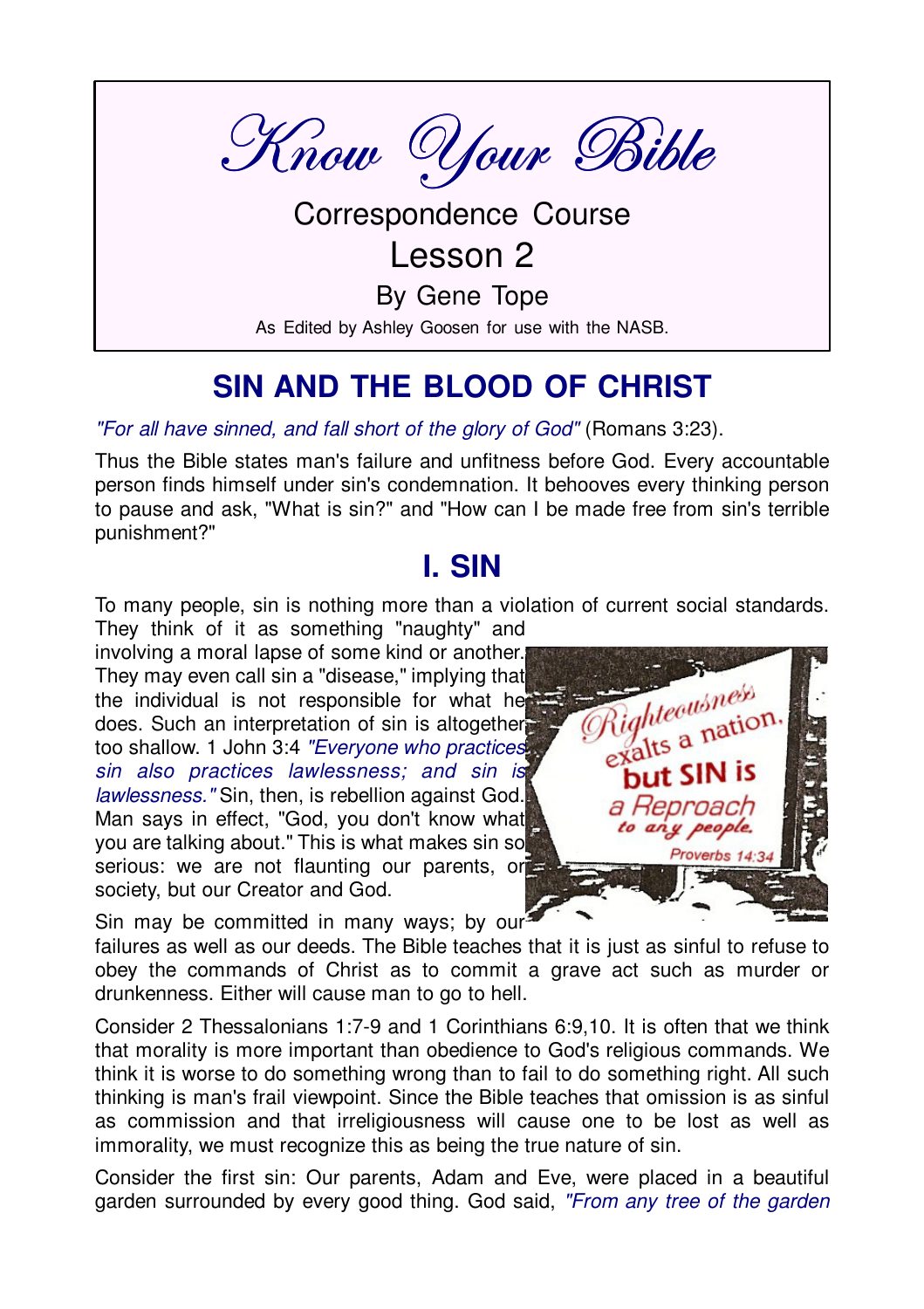you may eat freely: 17 but from the tree of the knowledge of good and evil you shall not eat, for in the day that you eat from it you shall surely die." Genesis 2:17-18. Then, Satan deceived the woman and said, "You surely shall not die!" Genesis 3:4.

She believed the devil rather than God, ate the fruit, then gave to Adam and he ate also. Thus sin entered into the world. Though no *moral* transgression had taken place, man had nevertheless disobeyed his Maker. He had arrayed his human wisdom and will against God's. All that God commanded had been right and good, but man thought otherwise. This was sin! This was lawlessness!

The results of Adam's sin should be noted at this time. They are listed in Genesis 3.

- 1. Woman would have pain in child-bearing and be in subjection to her husband vs. 16.
- 2. The earth was cursed with thorns and thistles vss. 17, 18.
- 3. Man would die vs. 19.
- 4. Adam and Eve were driven out of the garden vss. 22-24.

#### **QUESTIONS ON SECTION I.**

#### **FILL IN THE BLANKS**

- 
- 2. Sin is the same and the law.
- 3. When we sin, we sin against Theory
- 4. 2 Thessalonians 1:8 speaks of those who do not obey the \_\_\_\_\_\_\_\_\_.
- 5. Those who know not will be punished with eternal destruction.
- 6. Will cause one to be lost as well as immorality.
- 7. Adam and Eve were not to eat of the tree of the \_\_\_\_\_\_\_\_\_\_\_\_\_\_\_ of
	- $\frac{1}{2}$  and  $\frac{1}{2}$  .
- 8. Said, Ye shall not surely and the said, Ye shall not surely

#### **TRUE OR FALSE (Circle correct answer)**

- 1. T F All have sinned.
- 2. T F A person is not responsible when he sins.
- 3. T F Being morally good is more important than being religiously good.
- 4. T F Sins of omission are as sinful as sins of commission.
- 5. T F Adam and Eve committed a moral sin.
- 6. T F The devil lied to the woman.
- 7. T F Adam and Eve did not understand God's command.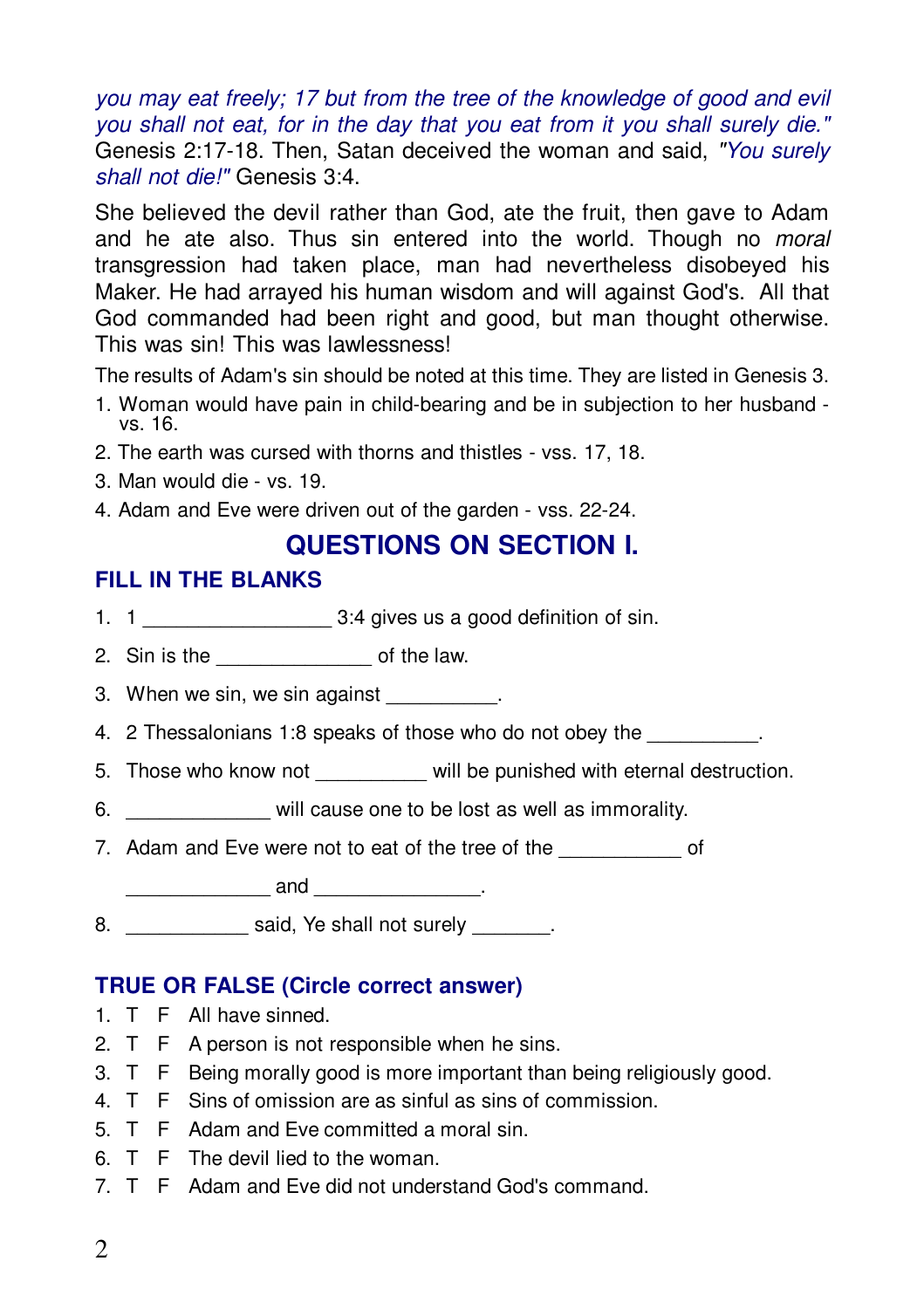List here the results of Adam and Eve's transgression (as found in Genesis  $3)$ .



### **II. SIN BRINGS PUNISHMENT**

One way to understand the exceeding sinfulness of sin is to recognize God's punishment of it.

#### **SEPARATION FROM GOD**

Sin separates man from sinless God. "Behold, the Lord's hand is not shortened, that it cannot save: neither his ear heavy, that it cannot hear. But your iniquities have separated between you and your God, and your sins have hid his face from you, that he will not hear" - Isaiah 59: 1,2. This is perfectly illustrated in the case of Adam and Eve: while in the garden, God walked and talked with them; but after their transgression they were driven out and away from this intimate relationship with the Father. So it is with man today; sin deprives him of all the blessings of fellowship with God. "For the eves of the Lord are over the righteous, and his ears are open unto their prayers: but the face of the Lord is against them that do evil" ---1 Peter  $3 \cdot 12$ 

#### **ETERNAL SEPARATION FROM GOD**

Since it is true that sin separates man from God in this life, it must follow that if man will not turn from sin, he shall be eternally separated from God in the life to come. This is precisely what the Bible teaches in 2 Thessalonians 1:7-9. "dealing out retribution to those who do not know God and to those who do not obey the gospel of our Lord Jesus. (9) These will pay the penalty of eternal destruction, away from the presence of the Lord and from the glory of His power". The Bible teaches that every person will go either to heaven (1 Peter 1:4), or to hell (Matthew 10:28). If we are not with God in heaven, we will surely be with Satan in hell. To the wicked, Christ shall say, "Depart from Me, accursed ones, into the eternal fire which has been prepared for the devil and his angels;" - Matthew 25:41. "These will go away into eternal punishment: but the righteous into eternal life". - vs. 46. Here then is much of the terror of hell: the sinner shall be completely removed from the presence of God and His blessed influence. This world is bad enough, but suppose that all of God's blessings and goodness were suddenly taken away - no righteousness, integrity or morality - only evil continually - no hope, help, or grace. And yet, hell will be filled with people who have freely chosen to disobey the commands and directions of a gracious Father. Jesus said, "Enter by the narrow gate; for for the gate is wide, and the way is broad that leads to destruction, and many are those who enter by it. - Matthew 7:13.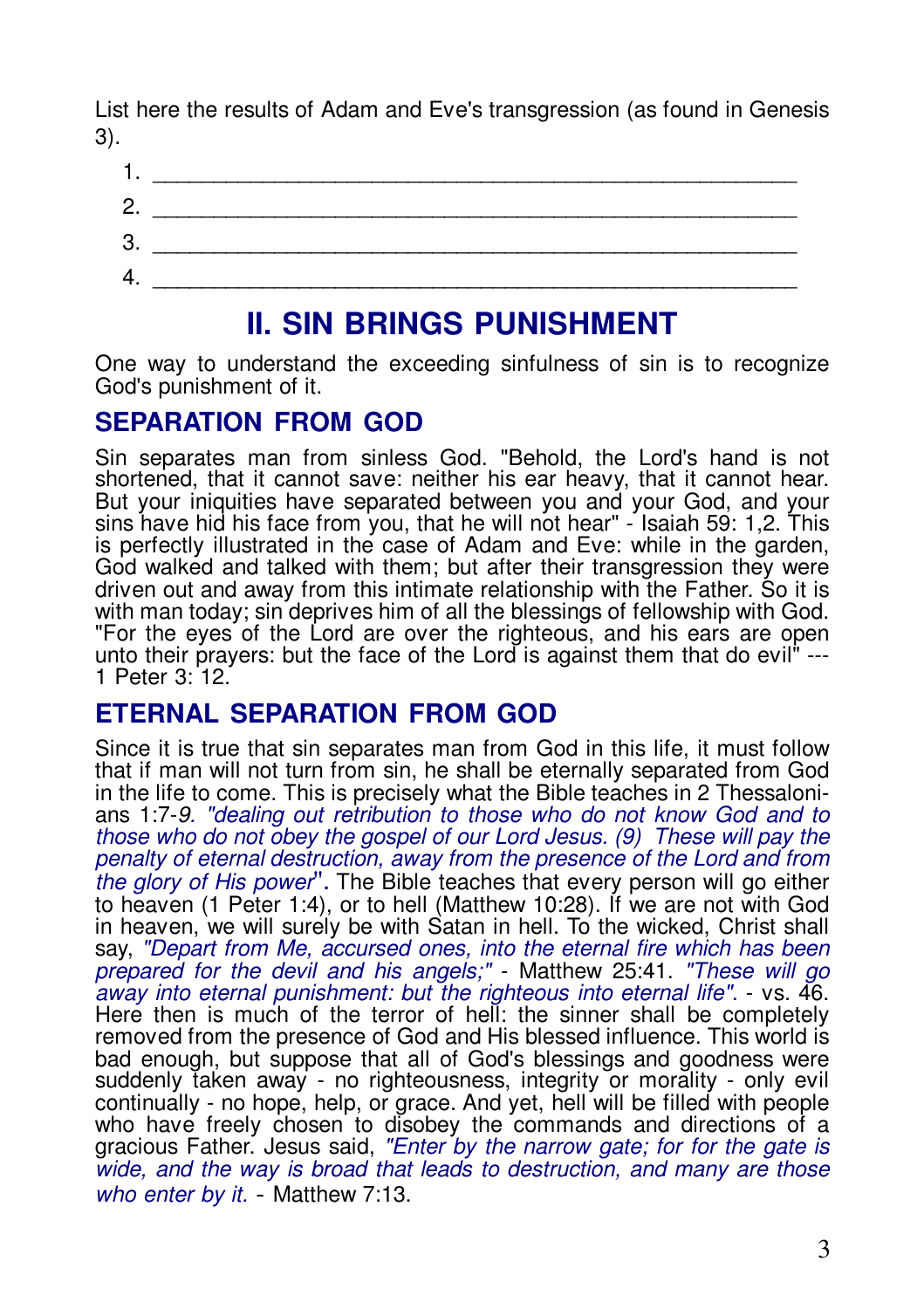### **THE ANGUISH OF SIN**

Not only must man pay a penalty for sin in the next life, but sin also causes him to suffer in this one, the Devil, of course, tries to hide this fact and presents sin as only harmless pleasure. Beer and liquor are advertised most attractively, magazine pictures appeal to women to wear scanty clothing "to catch that man," illicit sex in books and at the movies is portrayed as being "great fun," gambling in every form is "exciting," drugs will take you "out of this world," and behind it all is the subtle contention that "everyone is doing it" and "a little bit won't hurt vou." Satan is verv clever indeed!



"Or do you not know that the unrighteous shall not inherit the kingdom of God? Do not be deceived; neither fornicators, nor idolaters, nor adulterers, nor effeminate, nor homosexuals, nor thieves, nor the covetous, nor drunkards, nor revilers, nor swindlers, shall inherit the kingdom of God. (1 Corinthians 6:9-10)

No, sin is not pretty. Let the sinner reflect soberly upon his life and the judgment to come and he will be filled with anguish, terror, and foreboding.

These are the facts of sin.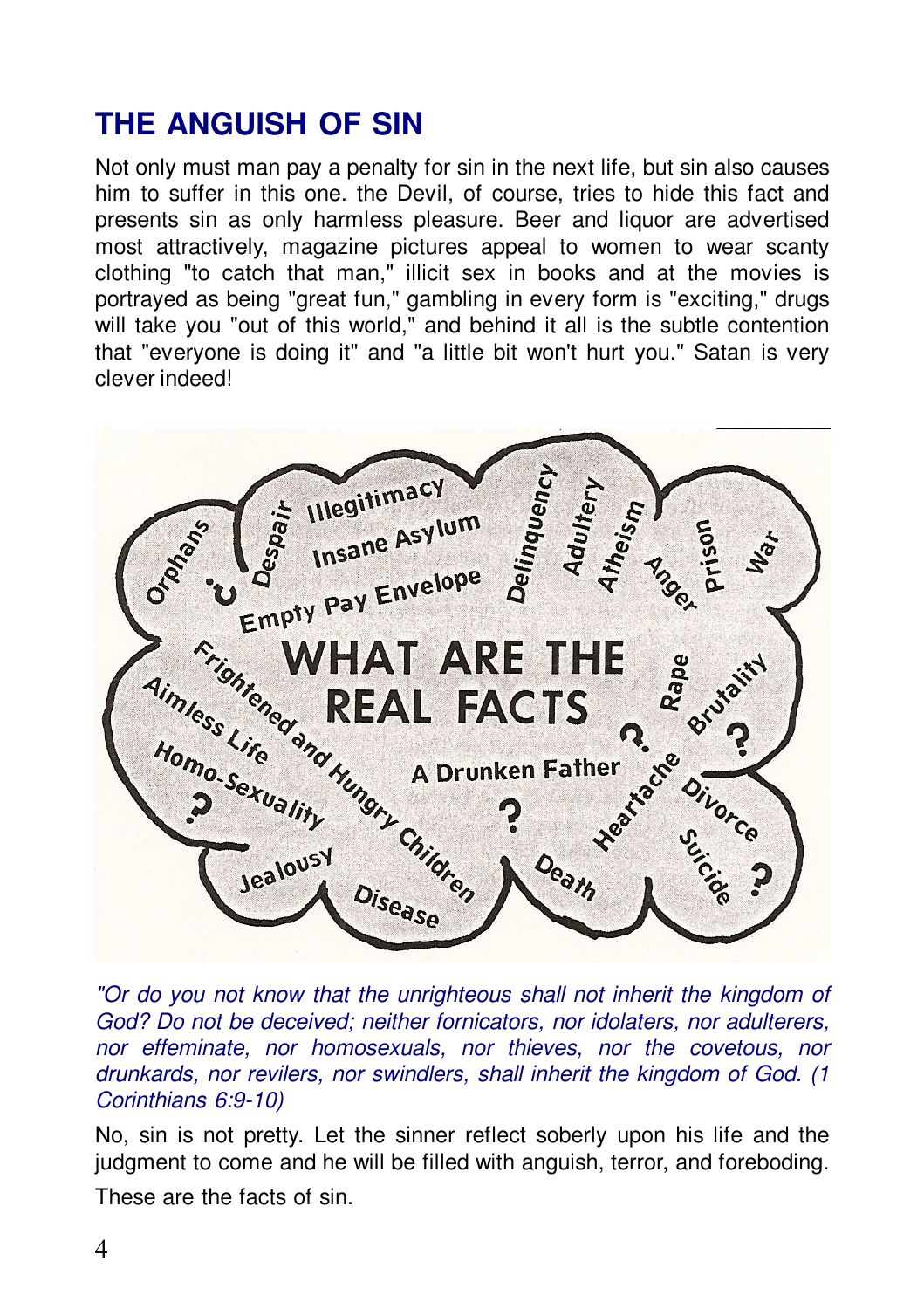# **QUESTIONS ON SECTION II.**

### **UNDERLINE THE CORRECT ANSWER**

- 1. God (1) **will not** (2) **will** punish sinners.
- 2. The eyes of the Lord are over (1) **the righteous** (2) **the evil.**
- 3. At the judgment, sinners will be (1) **temporarily** (2) **eternally** separated from the presence of God.
- 4. Jesus speaks of a broad way where (1 *)* **few** (2) **many** will be led to destruction.
- 5. As the sinner thinks about judgment he should be filled with (1) **terror** (2) **delight** *(3)* **indifference***.*

#### **FILL IN THE RIGHT WORDS**

1. "Your iniquities have between you and your God, and your

have hid his face from you, that he will not \_\_\_\_\_\_\_\_\_\_\_ ."

- 2. The Bible teaches that every person will go either to **come of the CO** or \_\_\_\_\_\_\_\_\_.
- 3. Hell has been prepared for the \_\_\_\_\_\_\_\_\_ and his \_\_\_\_\_\_\_\_\_.
- 4. The Devil presents sin as harmless \_\_\_\_\_\_\_\_\_
- 5. Or do you not know that the \_\_\_\_\_\_\_\_\_\_ shall not inherit the kingdom of God"

### **TRUE OR FALSE (Circle correct answers)**

- 1. T F God's ears are open unto the prayers of all men 1 Peter 3: 12.
- 2. T F Hell is an everlasting punishment.
- 3. T F Narrow is the way that leads to destruction.
- 4. T F It is all right for me to do something if everyone else is doing it, too.
- 5. T F God is too loving to punish sin.

### **III. SIN CANNOT BE INHERITED**

It should be abundantly clear by now that sin is personal in its nature. It is something I do, or fail to do. No one can commit sin for me. It seems strange that some should teach differently, but they do.

Many denominations teach that sin is inherited, i.e. that an infant is born with the guilt of Adam's sin upon him. Here is an example of what they say:

There are a number of Bible reasons why this doctrine of inherited sin is false. Let us note them.

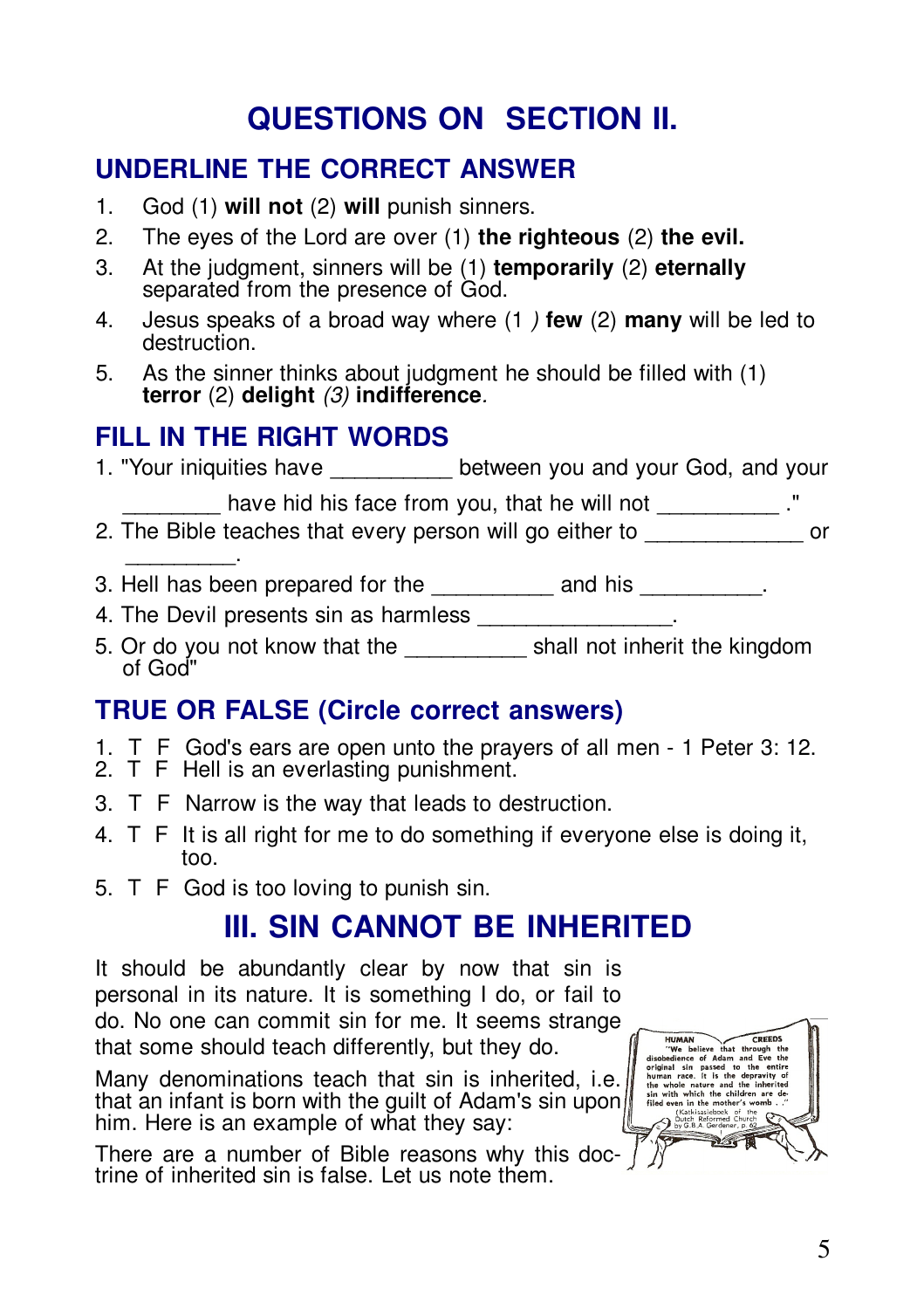- 1. The definition of sin. Sin is "transgression of the law" (1 John 3:4). Now. what transgression have little babies committed? To affirm such would<br>be foolish indeed. James teaches that there can be no sin unless it is first preceded by temptation and lust (James 1: 14,15). Is a little baby capable of either?
- 2. Jesus tells us that we must become like little children in order to enter the Kingdom of heaven (Matthew 18:1-4). "For the Kingdom of Heaven belongs to such as these." (Matt 19:14). Would Jesus say this if children are little sinners?
- 3. The Bible plainly tells us that one cannot inherit sin. "The person who sins will die. The son will not bear the punishment for the father's iniquity, nor will the father bear the punishment for the son's iniquity; the righteousness of the righteous will be upon himself, and the wickedness of the wicked will be upon himself." Ezekiel 18:20.

### **QUESTIONS ON SECTION III.**

#### **TRUE OR FALSE (Circle correct answer)**

- 1. T F Sin is inherited.
- 2 T F The bible teaches us that an infant is born in sin
- 3. T F When lust is conceived it brings forth sin.
- 4. T F Little children are not sinners because Jesus said. "for the kingdom of heaven belongs to such as these."
- 5. T F The son shall not bear the iniquity of the father.

# **IV. SIN AND THE BLOOD OF CHRIST**

Who can deliver man from his terrible slavery to sin? One thing is abundantly clear: man cannot deliver himself. "I know, O LORD, that a man's way is not in himself; Nor is it in a man who walks to direct his steps." -Jeremiah 10:23. Isaiah uses the figure of helpless sheep to picture sinful mankind as he remarks, "All of us like sheep have gone astray, Isaiah 53:6. As sheep we cannot find the way back to the fold of safety, but are subject to all the perils of the wilds. We are in danger of being devoured by our ravenous enemy, we need a Shepherd to lead us aright. Christ is that good Shepherd who was willing to give His life for His sheep (John 10:11).

Other figures are used in the New Testament to tell us of Christ's mission. John said, "Behold, the Lamb of God who takes away the sin of the world!"  $-$ . John 1:29'

He is pictured as a physician who has come to heal man of all his soul's diseases - Matthew 9:12. He said, "For the Son of Man has come to seek and to save that which was lost". - Luke 19:10. Even His name signified his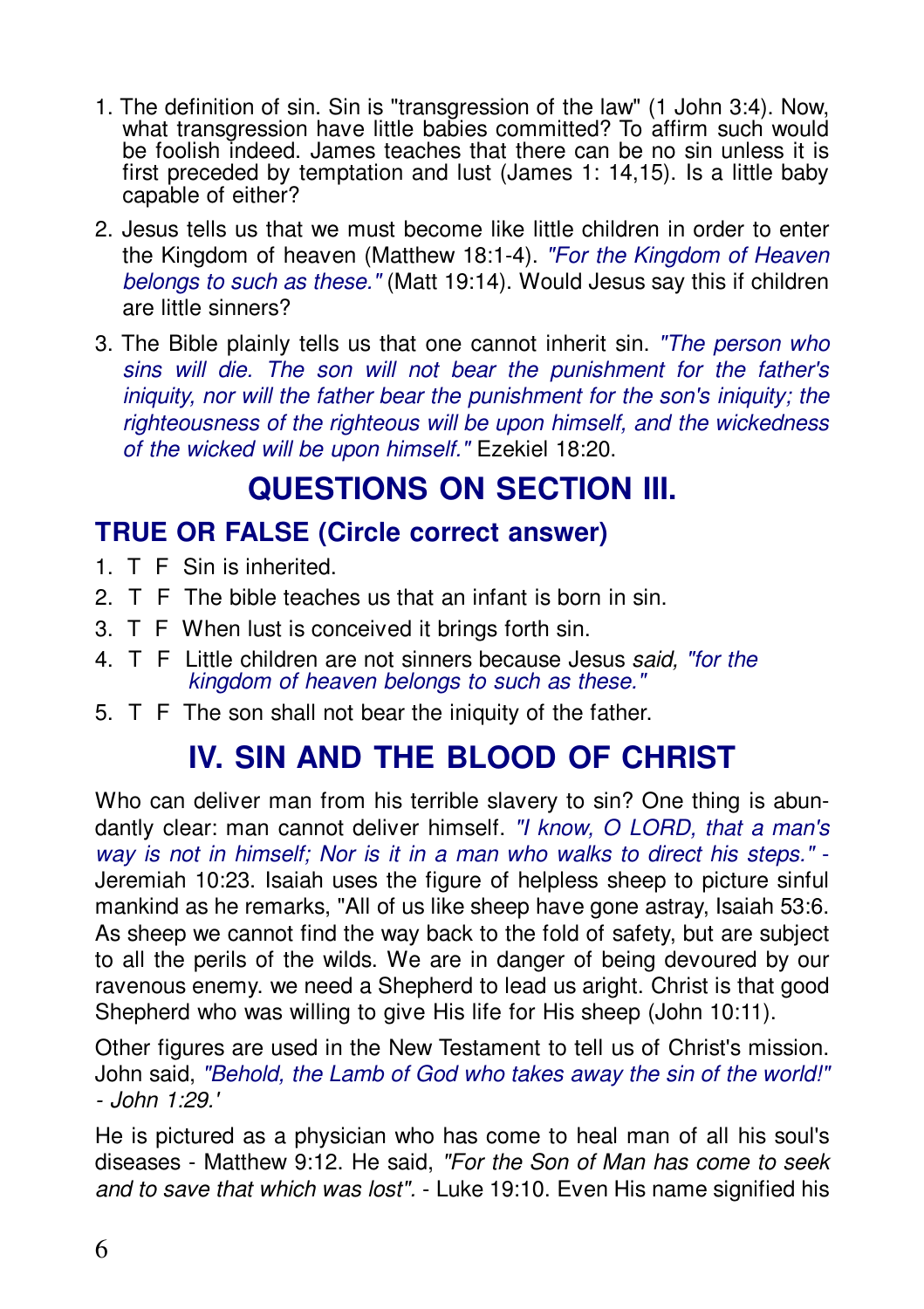mission: "vou shall call his name Jesus (Saviour). "for it is He who will save His people from their sins." (Matthew 1 :21).

# **WHAT JESUS DID FOR US**

When John the Baptist said. "Behold the Lamb of God, who takes away the sin of the World." he was revealing the very heart of God's plan for saving man. Almost from the very beginning God has commanded sacrifice. Abel's acceptable offering consisted of the "firstlings of his flock and of their fat portions" (Genesis 4). The Passover sacrifice was an unblemished lamb, a first-year male. Sacrifices, in the Old Testament era, were made daily (Hebrews 7:27). The inspired writer says, "And almost all things are by the law purged with blood; and without shedding of blood is no remission" (Hebrews 9:22).

Christ was God's final sacrifice for sin. The sinless Son of God was to offer himself once, and the effectiveness of this action would be sufficient to take away the sins of the whole world, for all time to come (Hebrews 10:12-14). For this cause it was necessary that Christ suffer on the cross. Without His sacrificial death there could be no forgiveness. What a price to be paid!

Nor must we overlook the fact that Christ suffered in our stead. He died for us; He the sinless - we the sinners. Every abuse: the mockery, spitting, slapping, whipping, the burden of the cross, the cruel biting

nails into quivering flesh, the thirst, the anguish, the pain - all of this was borne on our behalf. Here is the true picture of sin! Sin was destroying mankind. God, hating sin so much and loving man so dearly, offered up His own willing Son. How we should love Christ and hate sin! We should gladly obey all that our Saviour commands us to do. lest it be said that for us He died in vain.

In closing, let us note Hebrews 5:8-9: "Although He was a Son, He learned obedience from the things which He suffered. 9 And having been made perfect, He became to all those who obey Him the source of eternal salvation."

In our next lesson we will consider the question, "What must I do to be saved?"